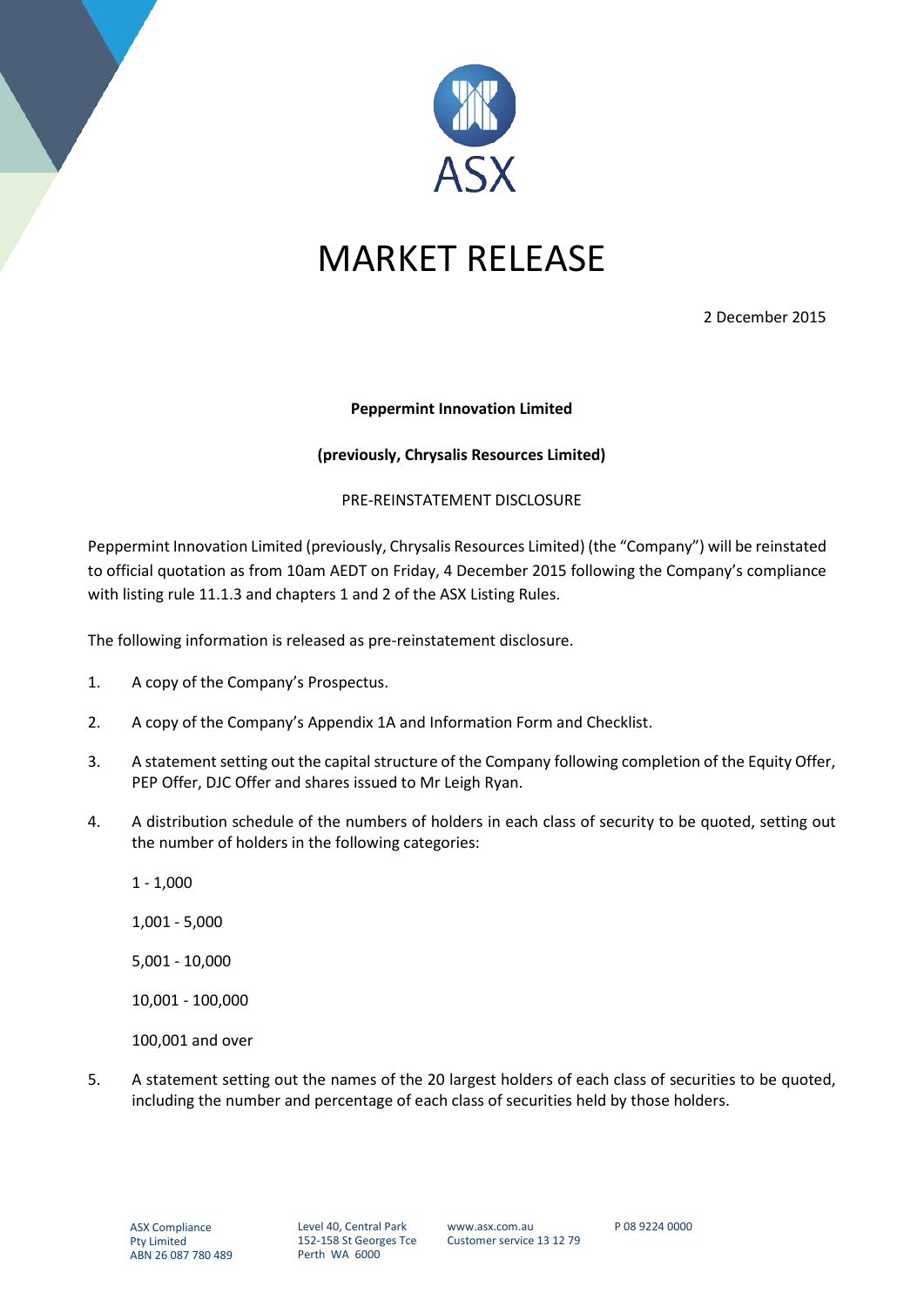

- 6. An updated statement of financial position based on the actual amount of funds raised pursuant to the Prospectus.
- 7. An updated statement of commitments based upon actual funds raised under the Prospectus.
- 8. A statement disclosing the extent to which the Company will follow, as at the date of its admission to the official list, the recommendations set by the ASX Corporate Governance Council. If the Company does not intend to follow all the recommendations on admission to the official list, the Company must identify the recommendations that will not be followed and give reasons for not following them.
- 9. A statement confirming that the exclusive perpetual licence to carry on the development and commercialization remain in full force and effect.
- 10. A statement confirming that the joint venture agreement between PEP, MyWePs and 1Bro dated 23 July 2015 ("Joint Venture Agreement") remains in full force and effect.
- 11. An update on the progress of the pilot phase of the Joint Venture Agreement.
- 12. A statement setting out the number of securities subject to escrow (and if applicable, voluntary escrow) and the escrow period applied to those securities.
- 13. A statement confirming:
	- 13.1. That the conditions to the Equity Offer, PEP Offer and DJC Offer have been satisfied.
	- 13.2. Satisfaction of all the conditions precedent and completion of the acquisition in PEP pursuant to the to the binding term sheet including:
		- 13.2.1. Confirmation of the issue of 350,000,000 Consideration Shares at a deemed issue price of \$0.02 per share and 100,000,000 Performance Shares issued to the Vendors;
		- 13.2.2. Confirmation of the issue of 3,250,000 fully paid ordinary shares to DJ Carmichael at a deemed issue price of \$0.02 per share;
		- 13.2.3. Confirmation of the issue of 2,000,000 fully paid ordinary shares to Mr Leigh Ryan under the Company's Employee Share Plan; and
	- 13.3. That there have been no material subsequent events to alter the Company's statement of financial position as detailed in Section 12 of the Prospectus.
	- 13.4. That there are no legal, regulatory or contractual impediments to the Company undertaking the activities the subject of the commitments disclosed in the Prospectus.
- 14. A statement confirming the Company is in compliance with the Listing Rules and in particular Listing Rule 3.1.